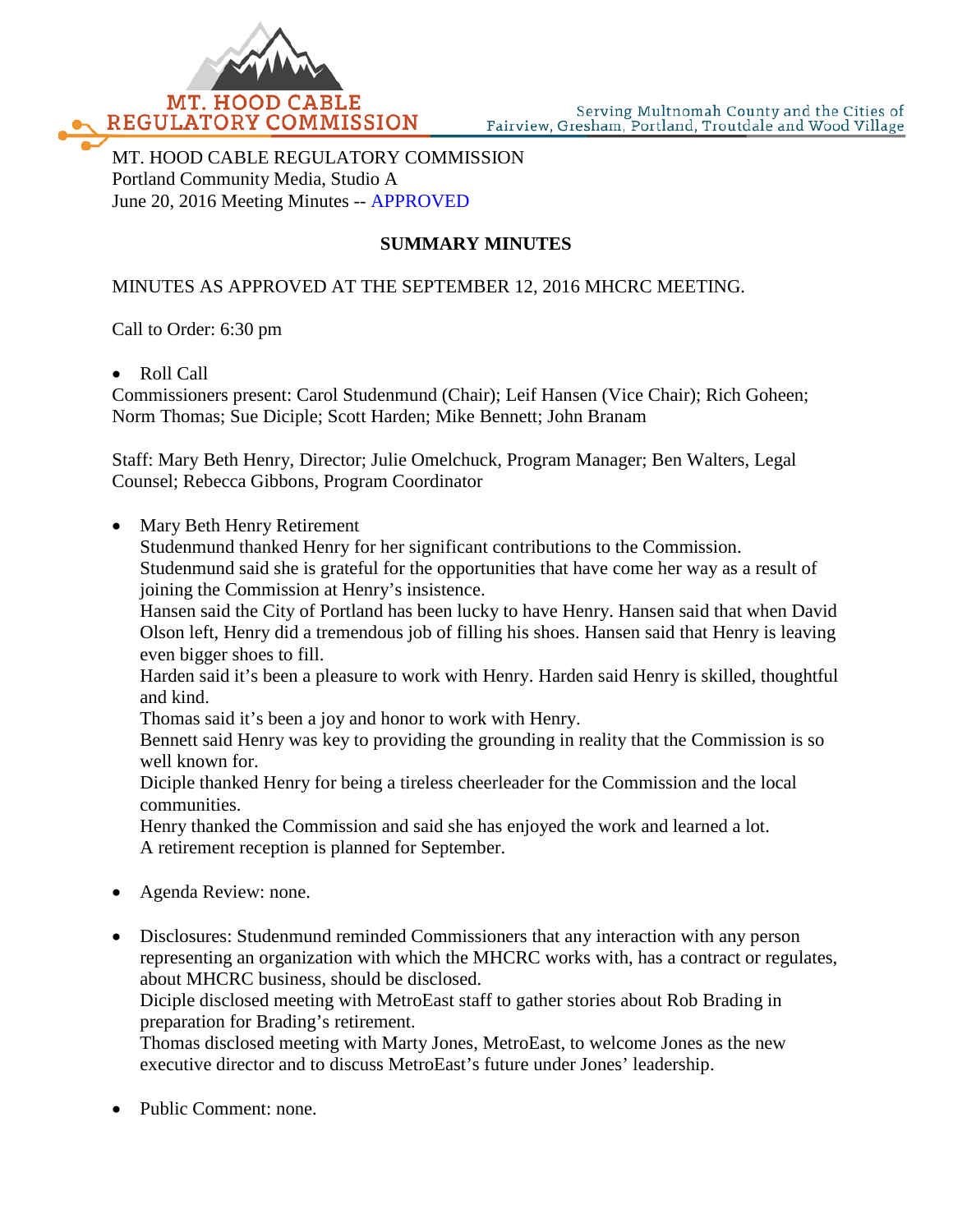## • CONSENT AGENDA

#### C1. May 23, 2016 Meeting Minutes

**MOTION**: Bennett moved to approve the Consent Agenda as presented. Harden seconded. **VOTE**: 8-0 passed.

#### • REGULAR AGENDA

\*R1. Election of MHCRC Chair and Vice-Chair Studenmund opened the floor to nominations.

Hansen nominated Studenmund for Chair. Bennett seconded. Studenmund accepted the nomination.

**Vote**: 8-0 passed

Hansen nominated Thomas for Vice Chair. Bennett seconded. Thomas accepted the nomination. **Vote**: 8-0 passed

\*R2. Contingency Request: Commissioner Attendance at Alliance for Community Media National Conference

**MOTION**: Thomas moved to approve up to \$2,900 from FY 2015-16 Contingency for registration fees and travel expenses for Commissioner Diciple to attend the Alliance for Community Media National Conference on behalf of the Commission. Branam seconded. **DISCUSSION**: none.

**VOTE**: 7-0 passed. Diciple abstained.

\*R3. Authorize Moss Adams to conduct MHCRC FY15-16 Fund Audit

Omelchuck said five years ago the MHCRC began conducting an independent annual audit of its finances. Omelchuck said staff recommends the MHCRC approve the amendment to the City of Portland's contract with Moss Adams to perform the MHCRC FY15-16 Fund Audit. Omelchuck said the MHCRC contracted with Moss Adams to perform the annual Fund Audit since FY12- 13. Omelchuck said this would be the last year conducting the audit under the City of Portland contract. Omelchuck said the City of Portland plans to issue an RFP for auditing services going forward. Omelchuck said staff will discuss with the Finance Committee whether or not to piggy back on to the City's RFP or to issue an MHCRC-only RFP.

**MOTION**: Goheen moved to authorize Moss Adams to perform the MHCRC FY15-16 Fund Audit in accordance with the amendment to the City of Portland contract. Harden seconded. **DISCUSSION**: Thomas said Moss Adams has been great to work with. **VOTE**: 8-0 passed.

\*R4. TechSmart Evaluation Services Contract Amendment with Pacific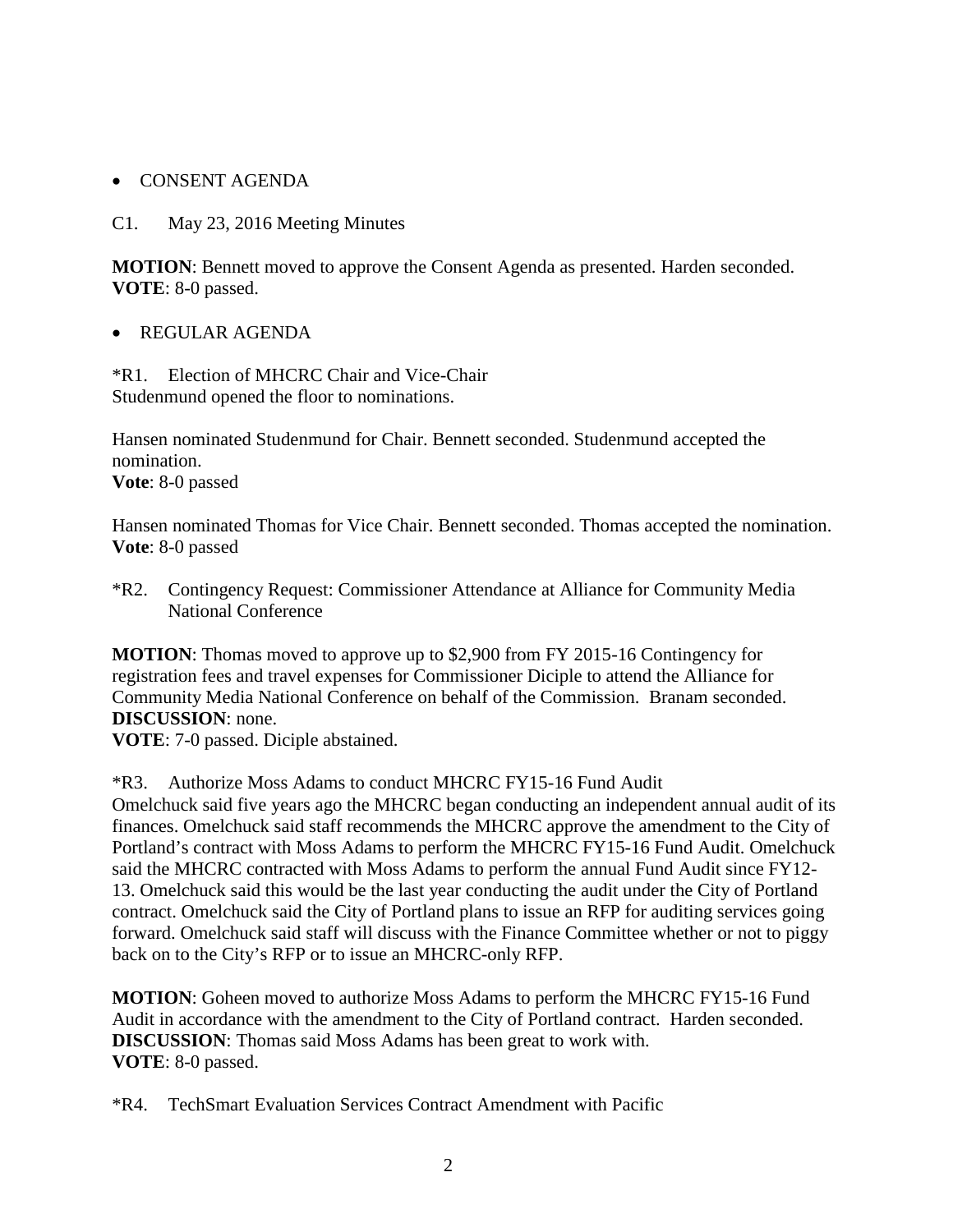### Research & Evaluation (PRE)

Omelchuck said PSU Center for Student Success is no longer retaining the personnel to conduct the student level data analysis necessary for the TechSmart Initiative evaluation plan. Omelchuck said that after researching whether or not the student data non-disclosure agreement with the Oregon Department of Education (ODE) could be transferred to a private firm and talking with the school districts, staff determined that the most viable option for this part of the evaluation work was to amend the existing evaluation contract with Pacific Research & Evaluation (PRE).

As part of the amendment, staff and PRE have also addressed a question raised at the May meeting about access to data sets for possible future secondary research conducted by a firm or institution other than PRE. The contract amendment includes language that allows for this possibility while adhering to all agreements and laws pertaining to protection of a student's information.

In response to a question from Bennett, Omelchuck said PRE agreed to do the work within the funds previously allocated to PSU for the same work.

In response to a question from Studenmund about the evaluation continuing into later years, Omelchuck said the intention is to follow students that are in kindergarten now through high school graduation. Omelchuck said staff, PRE and Commissioners will be learning along the way about what makes sense to evaluate. Omelchuck said the PRE contract is a two year contract that affords the Commission an opportunity to review and revise the evaluation over time as needed.

Branam suggested reaching out to Rob Manning, the education contributor at Oregon Public Broadcasting, to see if he would be interested in doing a story on the TechSmart Initiative as it develops over the next few years. Branam said the Initiative represents a unique opportunity to see how, or if, technology impacts student learning.

**MOTION**: Diciple moved to approve the contract amendment with Pacific Research & Evaluation. Thomas seconded. **DISCUSSION**: none. **VOTE**: 8-0 passed.

- \*R5. Consulting Contract for Community Needs & Interests Ascertainment and
- \*R6. Consulting Contract for Public Institutional Partners Needs Assessment And Future Network Planning

Omelchuck said the MHCRC discussed the changing technology, political, public policy and cultural landscape for several years. As a result, the MHCRC decided that it's ready to start talking to stakeholders about future needs and interests. Omelchuck said staff has since developed a long term planning process as it coincides with two franchise renewal windows (Frontier and Reliance Connects franchises expire December 2018 and CenturyLink and Comcast franchises expire December 2021). Omelchuck said the franchise renewal process affords the opportunity to negotiate public benefits based on demonstrated community needs. Omelchuck said a community needs ascertainment is standard process during the renewal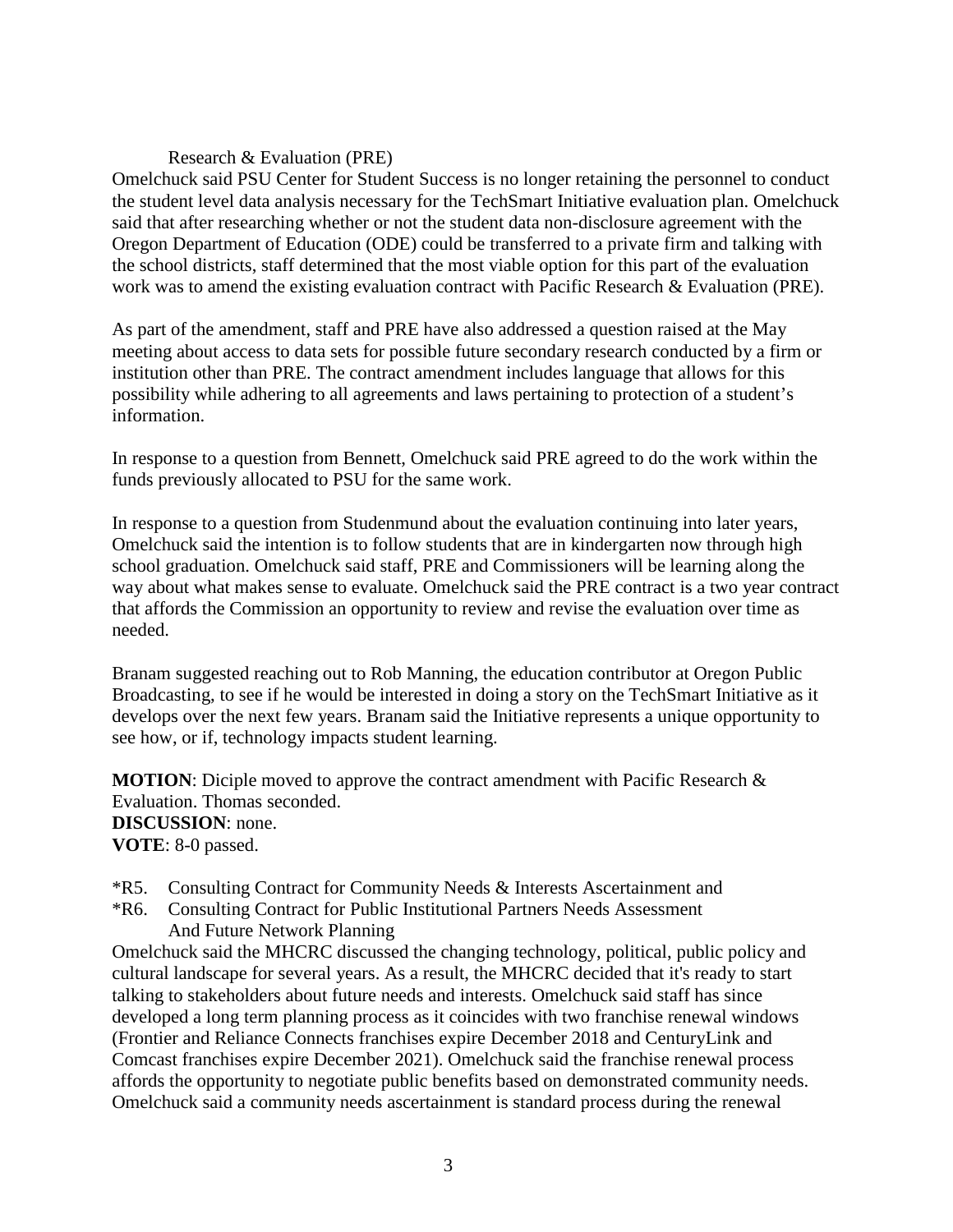window. Omelchuck said the MHCRC's FY15-16 and FY16-17 budgets include consulting resources aimed at engaging the jurisdictions, I-Net stakeholders and key community players in the process. Omelchuck said that in developing the long-term planning process, staff identified shorter-term resources and skills needed to embark on the ascertainment. Omelchuck said staff recommends the Commission approve the consulting contract with Paula Manley for the Community Needs & Interest Ascertainment and the consulting contract with CTC Technology & Energy for Public Institutional Partners Needs Assessment and Future Network Planning. Omelchuck said Commissioners Diciple and Hansen advised staff on the scope of works for these contracts.

In response to a comment from Thomas about engagement of stakeholders, Diciple said the list of stakeholder engagements will be part of the ascertainment design. Diciple said Commissioners and staff can anticipate a broad engagement plan and that Paula Manley is uniquely qualified for this type of work. Omelchuck affirmed that the network providers would specifically be involved in the discussions under the CTC contract.

Hansen affirmed that it's very important that the Commission start the needs assessment early; well before entering into discussions with the providers. Hansen said a robust assessment is essential for negotiations as it affords the Commission an opportunity to come to the table with objective data.

In response to a question from Bennett about funds available to support this work, Omelchuck said that \$40,000 is budgeted in FY15-16 (\$20,000 for Manley's contract and \$20,000 for CTC's contract) and \$20,000 is budgeted in FY16-17 (for CTC's contract, which is \$40,000 total). Omelchuck said the FY16-17 budget includes an additional \$30,000 for additional future planning consulting work as determined in the future.

**MOTION**: Harden moved to approve the Consulting Contract with Paula Manley for Community Needs & Interests Ascertainment. Diciple seconded.

**DISCUSSION:** Branam said that Manley comes with a wealth of knowledge, but questioned whether the Commission was getting the benefit from other perspectives. Branam said that as a new Commission member he was curious about the contract being consistent with organizational purchasing values. Branam said he encourages staff and the Commission to consider contracts from people with diverse backgrounds, specifically communities of color.

The Commission discussed hourly contract rates, contracting processes that solicit from ethnically diverse populations, the qualifications and subject matter expertise needed to conduct a successful ascertainment, the funding level available in the MHCRC's approved budget, and the City of Portland contracting rules that address the fact that diverse populations are underrepresented in City contracts.

As a result, Commissioners agreed that the MHCRC retreat facilitation work should be opened up this year for competitive proposals from diverse populations.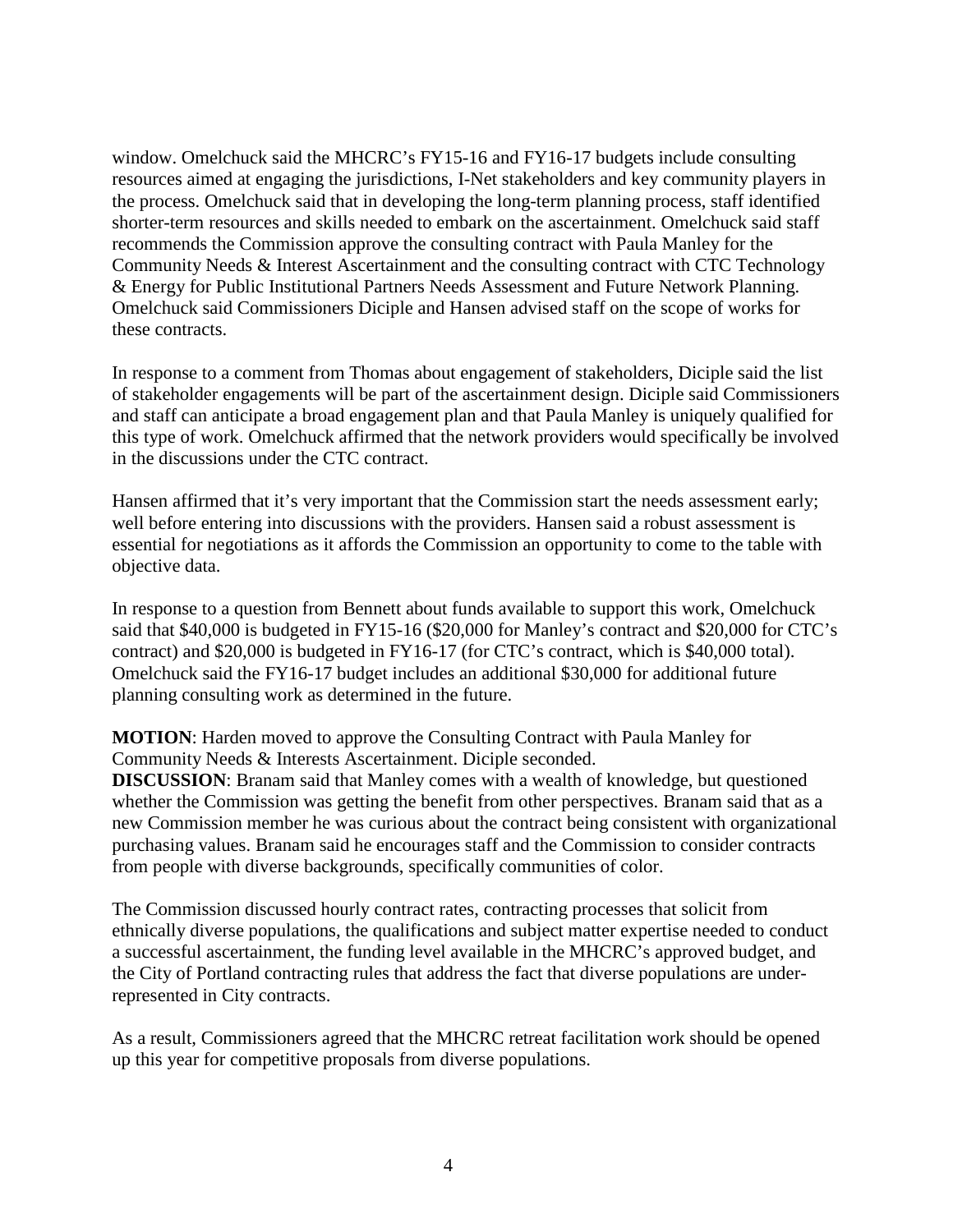Henry clarified that while the MHCRC did approve funding to work with Manley to help with outreach for the MHCRC director search, the City of Portland's hiring officer for the position declined the offer, and therefore Manley was never engaged to do the work.

Harden said the MHCRC follows the City of Portland's purchasing rules, which do allow the Commission to award direct contracts with women-owned businesses when the contract is under \$50,000.

Omelchuck said staff did interview a few other people who were doing similar strategic landscapes/assessment work in other fields. Omelchuck said staff made the judgement that it was important to have someone knowledgeable in the broadband/community media/cable regulation field.

**VOTE**: 8-0 passed.

**MOTION**: Diciple moved to approve the Consulting Contract with CTC Technology & Energy for Public Institutional Partners Needs Assessment and Future Network Planning. Harden seconded.

**DISCUSSION**: Hansen said he is pleased that staff engaged an entity like CTC to do a wide view assessment. Hansen said he is familiar with CTC's work and is confident in their ability. **VOTE**: 8-0 passed.

- Staff Activity Reports and Updates
	- FCC/Federal legislative developments: Henry said there is a Senate Committee hearing next week with Comcast, AT&T, Time Warner and Charter executives to discuss customer service issues in the cable industry.

Henry said the MHCRC participated in the FCC's set top box proceeding. Henry said the proceeding considers the rights of subscribers to purchase set top boxes from  $3<sup>rd</sup>$  party vendors instead of being required to lease equipment directly from the cable operators. Henry said that in the comments submitted the cable operators' are now proposing that some variation of 3<sup>rd</sup> party vendors may be an option.

Henry said that after nearly 16 years, a US Court of Appeals has ruled in favor of treating the Internet as a utility not a luxury. Henry said the Court panel affirmed an earlier FCC rulemaking. Henry said it was the MHCRC that first framed Open Access in 1998 when AT&T applied for a change in control. Henry said that at the time, under the direction of David Olson, the MHCRC was concerned about the exclusive relationship between AT&T and the internet service provider. Henry said the MHCRC felt so strongly about it that it placed conditions on the franchise transfer. Henry said AT&T sued the City of Portland and the City won at first. Henry said that in the 9<sup>th</sup> Circuit and Supreme Court, the MHCRC and the City did not prevail. Henry said the most recent ruling is a win for consumers.

• 2016 Oregon legislative session: Henry said the League of Oregon Cities is developing its platform.

• MHCRC FY16-17 Budget Approval: Omelchuck said the Cities of Wood Village, Troutdale and Fairview and Multnomah County have all unanimously approved the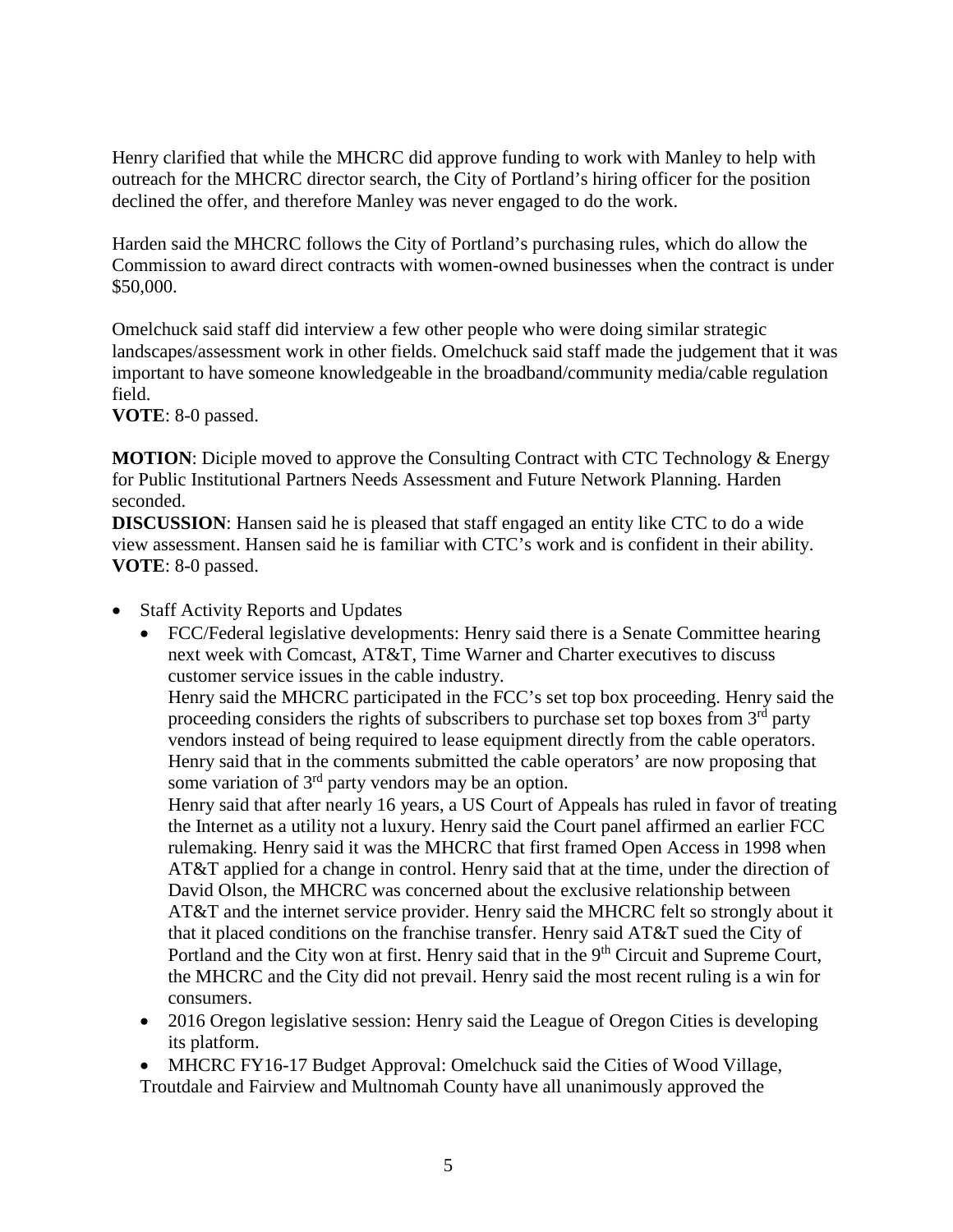MHCRC's FY16-17 budget. Omelchuck said the City of Gresham and the City of Portland are scheduled this week.

- 2016 Community Technology Grants Update: Gibbons said that one remaining contract with Wisdom of the Elders is still pending approval. Gibbons said staff anticipates bringing forward a contract at the September meeting.
- TechSmart Initiative Update: Omelchuck said the Gresham Barlow School District is moving forward with project implementation. Omelchuck said staff anticipates working with Centennial School District on a project plan this summer. Omelchuck said projects with Parkrose and David Douglas School Districts will be wrapping up in the coming year, so staff anticipates working on new project plans with these districts.
- Digital Equity Action Plan (DEAP): Henry said that at an upcoming Digital Inclusion Network meeting Comcast, CenturyLink and Google Fiber are scheduled to present on their digital equity programs.
- Other: Omelchuck said Joshua Eddings, the MHCRC's compliance assistant, received a promotion within the Office for Community Technology. Omelchuck staff is moving forward with the process to hire a replacement.
- Committee Reports
	- Finance Committee: none.
	- Grant Committee: none.
	- PCM Board Appointee: Studenmund said Justen Harn is unable to attend tonight's meeting. Studenmund said PCM acquired Hollywood Theater's youth education program.
	- MetroEast Board Appointee: none.
- New Business; Commissioner Open Comment

Studenmund gave an update on the staff director hiring process. Studenmund said the position posting closed last Friday and interviews are scheduled for July 7.

In response to a question from Thomas about the role of MHCRC be in the hiring decisionmaking, Studenmund said she's been very involved in the process.

Omelchuck said that due to staff attending the NATOA conference the September meeting date will likely move to the  $12<sup>th</sup>$  or  $26<sup>th</sup>$ .

• Franchisee Activity Report

Comcast: Andrea Sargeant reported on Comcast's Leaders and Achieves program and said a scholars celebration was held on June 4<sup>th</sup>. Sargeant said Comcast awarded \$77,000 in scholarships. Sargeant said some students won iPad minis. Sargeant said Comcast is planning a nationwide public announcement about its Internet Essentials program. Sargeant said the announcement will include details about expanded eligibility.

CenturyLink: Karen Stewart said CenturyLink is providing internships to college juniors and seniors. In response to Henry's retirement, Stewart said CenturyLink has enjoyed the